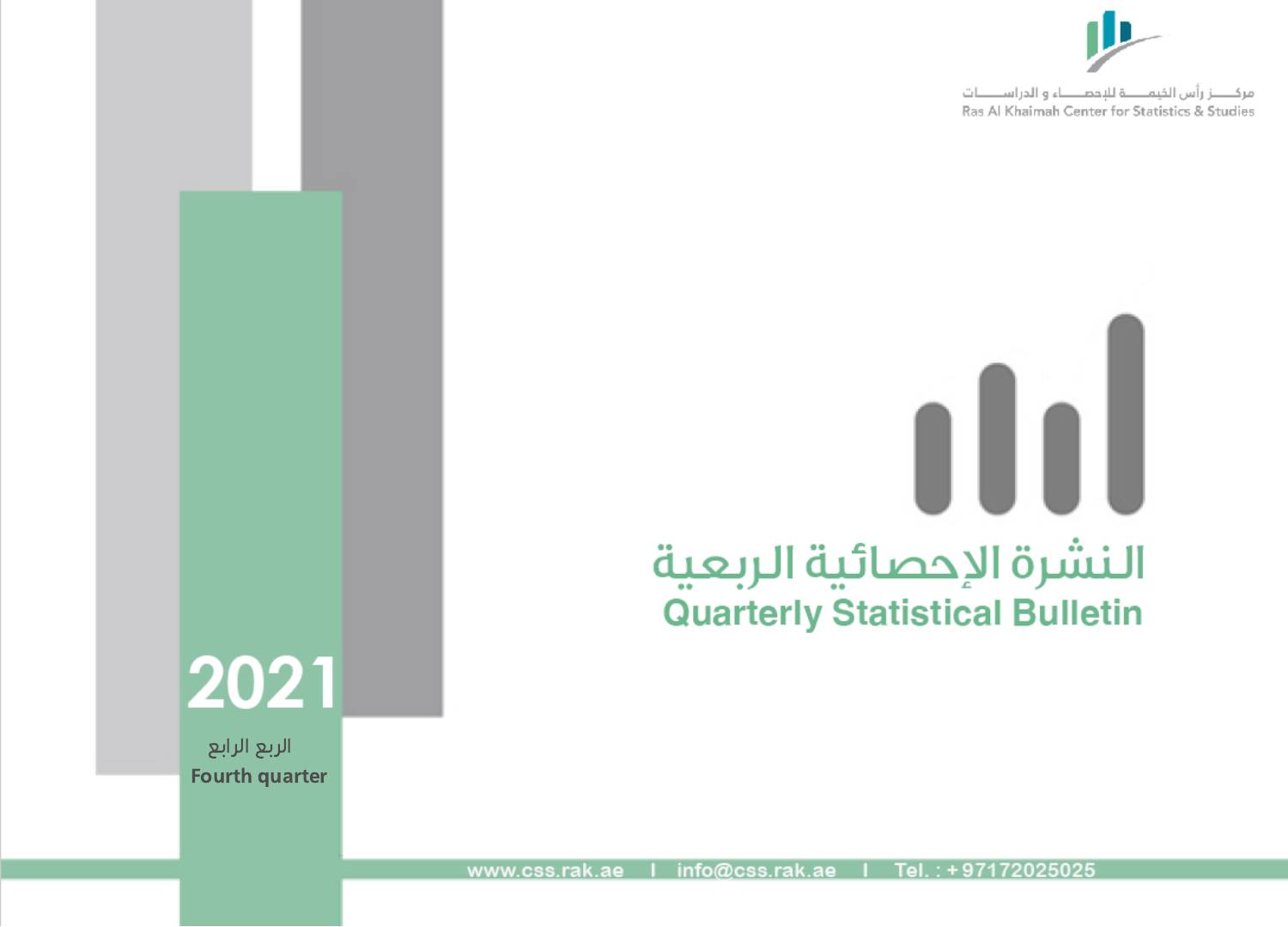

| <b>Subject</b>                              | رقم الجدول .Table No | الموضوع                               |
|---------------------------------------------|----------------------|---------------------------------------|
| <b>Consumer Price Index</b>                 | 1, 2, 3              | الأرقام القياسية الأسعار المستهلك     |
| Foreign Trade Through Ras Al Khaimah Ports  | 4, 5, 6, 7           | التجارة الخارجية عبر منافذ رأس الخيمة |
| <b>Hotels</b>                               | 8, 9, 10             | الفنادق                               |
| <b>Real Estate Transactions</b>             | 11, 12, 13           | التصرفات العقارية                     |
| <b>Building Permits</b>                     | 14                   | رخص البناء                            |
| <b>Certificates of Origin</b>               | 15                   | شهادات المنشأ                         |
| Aircraft Movement, Passengers and Air Cargo | 16, 17, 18           | حركة الطائرات والمسافرين والشحن الجوى |
| <b>Ships and Cargo Movement</b>             | 19                   | حركة السفن والشحن البحرى              |
| <b>Births and Deaths</b>                    | 20                   | المواليد والوفيات                     |

# المحتويات

# **Contents**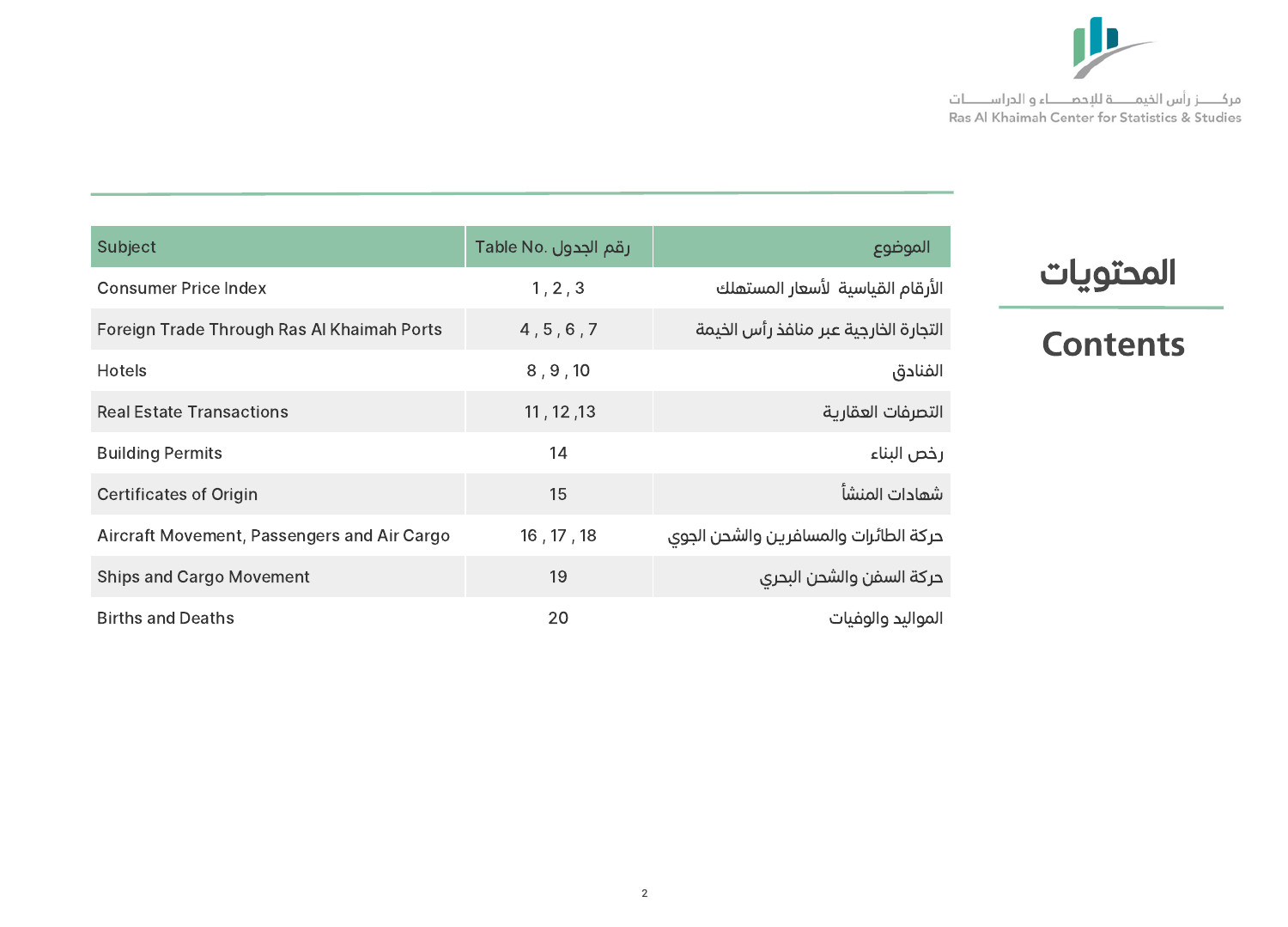

جدول 1: الرقم القياسي الشهري لاسعار المستهلك - الربع الرابع 2021

Table 1: Monthly Consumer Price Index - Fourth Quarter 2021

| <b>Major Groups of Expenditure</b>  | الربع الرابع<br><b>4th Quarter</b> | ديسمبر<br><b>December</b> | نوفمبر<br><b>November</b> | آكتوبر<br>October | الوزن<br>Weight | مجموعات الانفاق الرئيسية        |
|-------------------------------------|------------------------------------|---------------------------|---------------------------|-------------------|-----------------|---------------------------------|
| Index                               | 109.27                             | 109.67                    | 109.52                    | 108.61            | 100.0%          | الرقم القياسي العام             |
| Food and soft drinks                | 109.18                             | 109.57                    | 109.56                    | 108.39            | 18.0%           | الأغذية والمشروبات غير الكحولية |
| Alcoholic beverages and tobacco     | 193.05                             | 193.01                    | 193.07                    | 193.07            | 0.3%            | المشروبات الكحولية والتبغ       |
| Textiles, clothing and footwear     | 106.43                             | 106.96                    | 106.52                    | 105.81            | 1.9%            | الملابس والأحذية                |
| Housing, water, electricity and gas | 98.22                              | 98.21                     | 98.23                     | 98.23             | 22.0%           | السكن، المياه، الكهرباء والغاز  |
| Furniture, household goods          | 105.88                             | 106.22                    | 105.97                    | 105.44            | 8.3%            | التجهيزات والمعدات المنزلية     |
| <b>Medical care</b>                 | 98.04                              | 98.04                     | 98.04                     | 98.04             | 2.7%            | خدمات الصحة                     |
| Transportation                      | 119.19                             | 120.50                    | 120.08                    | 117.00            | 19.6%           | خدمات النقل                     |
| Communications                      | 104.72                             | 104.72                    | 104.70                    | 104.72            | 6.6%            | الإتصالات                       |
| Recreation, sport and culture       | 99.03                              | 100.45                    | 98.43                     | 98.20             | 2.9%            | الترويح والثقافة                |
| Education                           | 123.04                             | 123.04                    | 123.04                    | 123.04            | 7.3%            | التعليم                         |
| <b>Restaurants and Hotels</b>       | 109.89                             | 110.08                    | 110.04                    | 109.54            | 4.1%            | المطاعم والفنادق                |
| Miscellaneous goods and services    | 116.98                             | 116.85                    | 117.18                    | 116.91            | 6.3%            | سلع وخدمات متنوعة               |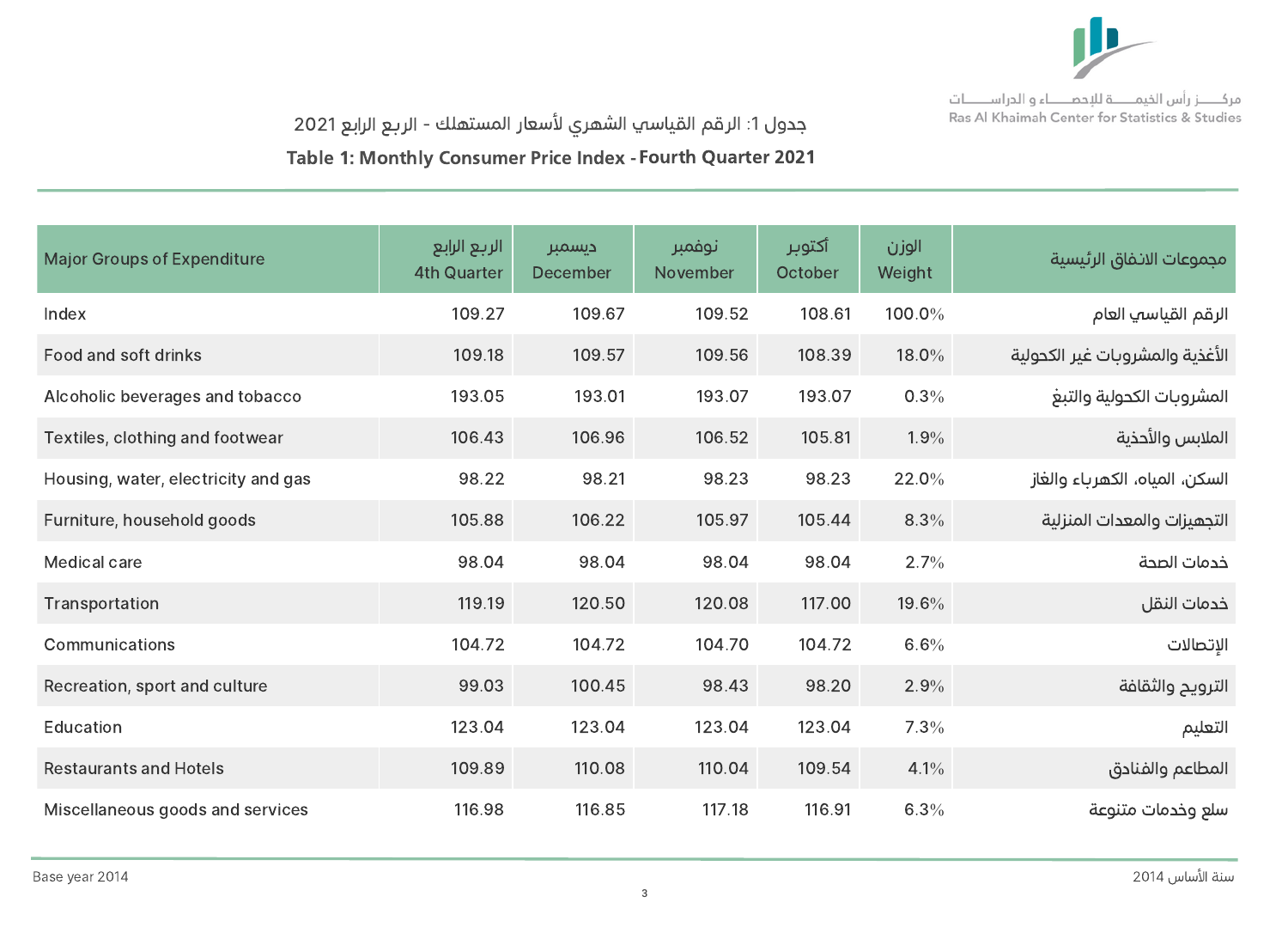

# جدول 2: الرقم القياسي لاسعار المستهلك -الربع الرابع 2021 - ونسبة التغير بالمقارنة مع الربع السابق

#### Table 2: Consumer Price Index forthe Fourth Quarter and The Percentage of Change Compared to the Previous Quarter

| <b>Major Groups of Expenditure</b>  | %نسبة التغير<br>%Change | الربع الرابع<br><b>4th Quarter</b><br>2021 | الربع الثالث<br><b>3rd Quarter</b><br>2021 | الوزن<br>Weight | مجموعات الانفاق الرئيسية          |
|-------------------------------------|-------------------------|--------------------------------------------|--------------------------------------------|-----------------|-----------------------------------|
| Index                               | 1.56                    | 109.27                                     | 107.59                                     | 100.0%          | الرقم القياسي العام               |
| Food and soft drinks                | 2.98                    | 109.18                                     | 106.02                                     | 18.0%           | الاغذية والمشروبات غير الكحولية   |
| Alcoholic beverages and tobacco     | $-0.01$                 | 193.05                                     | 193.07                                     | 0.3%            | المشروبات الكحولية والتبغ         |
| Textiles, clothing and footwear     | 1.28                    | 106.43                                     | 105.09                                     | 1.9%            | الملابس والاحذية                  |
| Housing, water, electricity and gas | $-0.01$                 | 98.22                                      | 98.24                                      | 22.0%           | السكن، والمياه، والكهرباء، والغاز |
| Furniture, household goods          | 0.43                    | 105.88                                     | 105.43                                     | 8.3%            | التجهيزات والمعدات المنزلية       |
| <b>Medical care</b>                 | 0.00                    | 98.04                                      | 98.04                                      | 2.7%            | خدمات الصحة                       |
| Transportation                      | 4.50                    | 119.19                                     | 114.06                                     | 19.6%           | خدمات النقل                       |
| Communications                      | 0.10                    | 104.72                                     | 104.61                                     | 6.6%            | الاتصالات                         |
| Recreation, sport and culture       | 0.87                    | 99.03                                      | 98.17                                      | 2.9%            | الترويح والثقافة                  |
| Education                           | $-0.11$                 | 123.04                                     | 123.17                                     | 7.3%            | التعليم                           |
| <b>Restaurants and Hotels</b>       | 0.43                    | 109.89                                     | 109.41                                     | 4.1%            | المطاعم والفنادق                  |
| Miscellaneous goods and services    | 0.07                    | 116.98                                     | 116.90                                     | 6.3%            | سلع وخدمات متنوعة                 |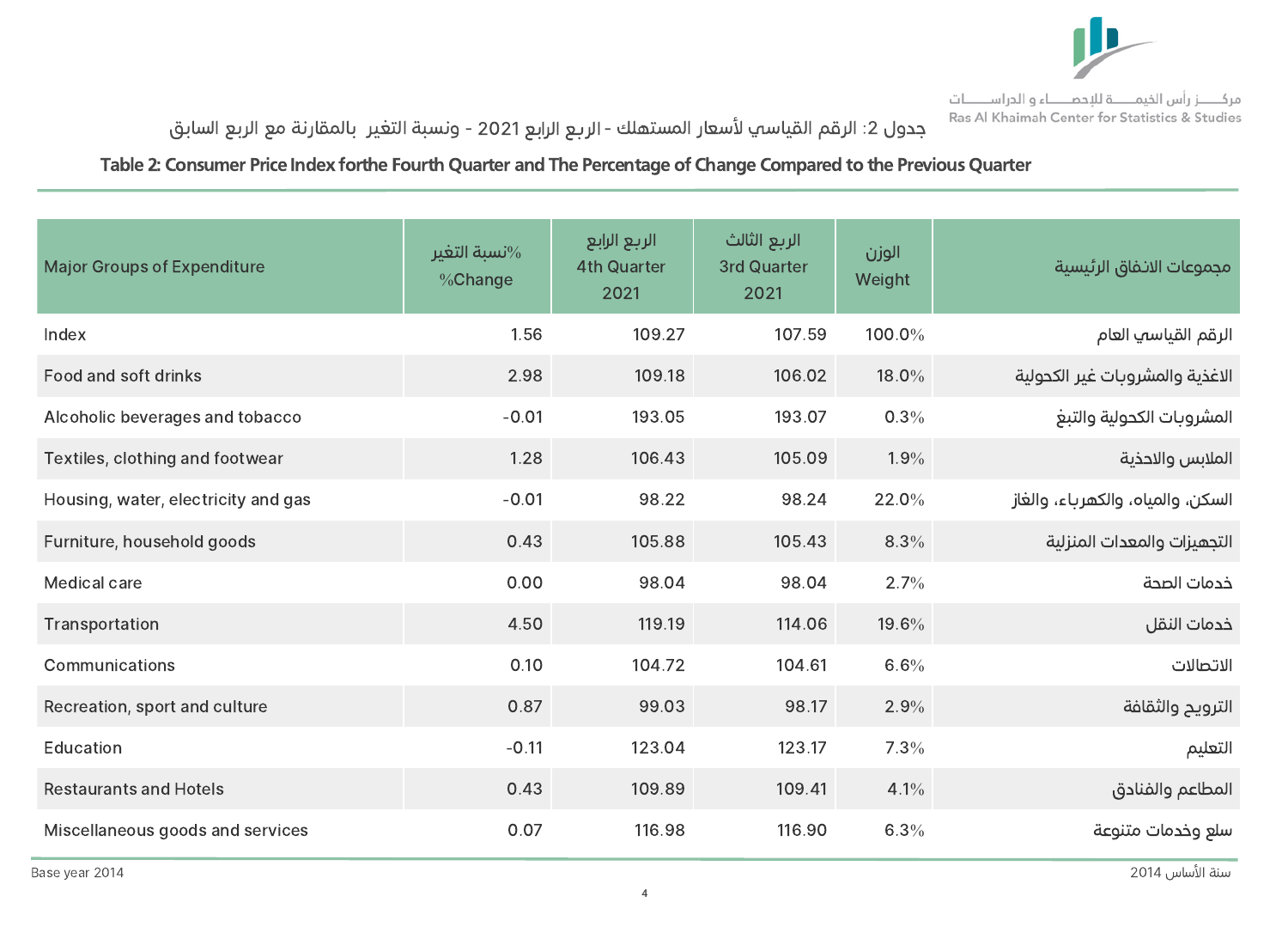

جدول 3: الرقم القياسي لأسعار المستهلك - الربع الرابع 2021 - ونسبة التغير بالمقارنة مع نفس الربع 2020

Table 3: Consumer Price Index and Change Rate - Fourth Quarter 2021 / 2020

| <b>Major Groups of Expenditure</b>  | نسبة التغير $\%$<br>%Change | الربع الرابع<br><b>4th Quarter</b><br>2021 | الربع الرابع<br><b>4th Quarter</b><br>2020 | الوزن<br>Weight | مجموعات الانفاق الرئيسية          |
|-------------------------------------|-----------------------------|--------------------------------------------|--------------------------------------------|-----------------|-----------------------------------|
| Index                               | 3.10                        | 109.27                                     | 105.98                                     | 100.0%          | الرقم القياسي العام               |
| Food and soft drinks                | 2.17                        | 109.18                                     | 106.86                                     | 18.0%           | الأغذية والمشروبات غير الكحولية   |
| Alcoholic beverages and tobacco     | $-0.01$                     | 193.05                                     | 193.07                                     | 0.3%            | المشروبات الكحولية والتبغ         |
| Textiles, clothing and footwear     | 2.06                        | 106.43                                     | 104.29                                     | 1.9%            | الملابس والاحذية                  |
| Housing, water, electricity and gas | 0.26                        | 98.22                                      | 97.97                                      | 22.0%           | السكن، والمياه، والكهرباء، والغاز |
| Furniture, household goods          | $-1.01$                     | 105.88                                     | 106.95                                     | 8.3%            | التجهيزات والمعدات المنزلية       |
| <b>Medical care</b>                 | 0.00                        | 98.04                                      | 98.04                                      | 2.7%            | خدمات الصحة                       |
| Transportation                      | 14.20                       | 119.19                                     | 104.37                                     | 19.6%           | خدمات النقل                       |
| Communications                      | 0.10                        | 104.72                                     | 104.61                                     | 6.6%            | الإتصالات                         |
| Recreation, sport and culture       | 5.56                        | 99.03                                      | 93.81                                      | 2.9%            | الترويح والثقافة                  |
| Education                           | $-0.16$                     | 123.04                                     | 123.23                                     | 7.3%            | التعليم                           |
| <b>Restaurants and Hotels</b>       | 0.98                        | 109.89                                     | 108.81                                     | 4.1%            | المطاعم والفنادق                  |
| Miscellaneous goods and services    | $-3.00$                     | 116.98                                     | 120.60                                     | 6.3%            | سلع وخدمات متنوعة                 |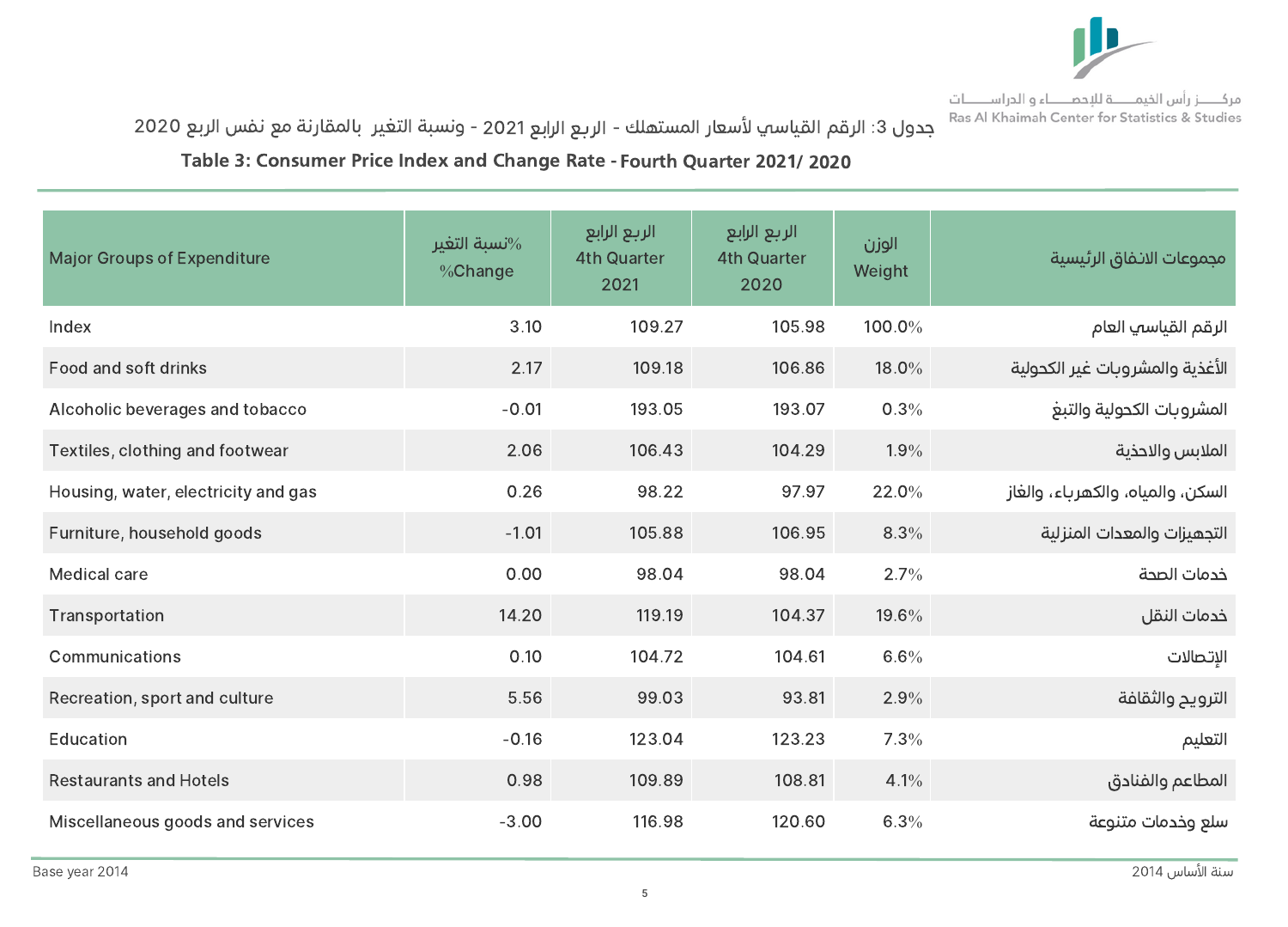

# جدول 4: حركة التجارة الدولية عبر منافذ امارة رأس الخيمة - الربع الرابع 2021 \*

#### Table 4: International Trade Through RAK Ports - Fourth Quarter 2021\*

| Value in Thousands AED |                                         |                                        |                                    |                            |                            | القيمة: ألف درهم |
|------------------------|-----------------------------------------|----------------------------------------|------------------------------------|----------------------------|----------------------------|------------------|
| Month                  | الميزان التجاري<br><b>Trade Balance</b> | مجموع الصادرات<br><b>Total Exports</b> | اعادة التصدير<br><b>Re-Exports</b> | الصادرات<br><b>Exports</b> | الواردات<br><b>Imports</b> | الشهر            |
| October                | 686759                                  | 1116 467                               | 130 421                            | 986047                     | 429709                     | أكتوبر           |
| November               | 446 527                                 | 1023033                                | 131592                             | 891441                     | 576 506                    | نوفمبر           |
| December               | 635 228                                 | 1056535                                | 134 008                            | 922 527                    | 421307                     | ديسمبر           |
| <b>Total</b>           | 1768 514                                | 3 196 036                              | 396 021                            | 2 800 015                  | 1427522                    | الإجمالي         |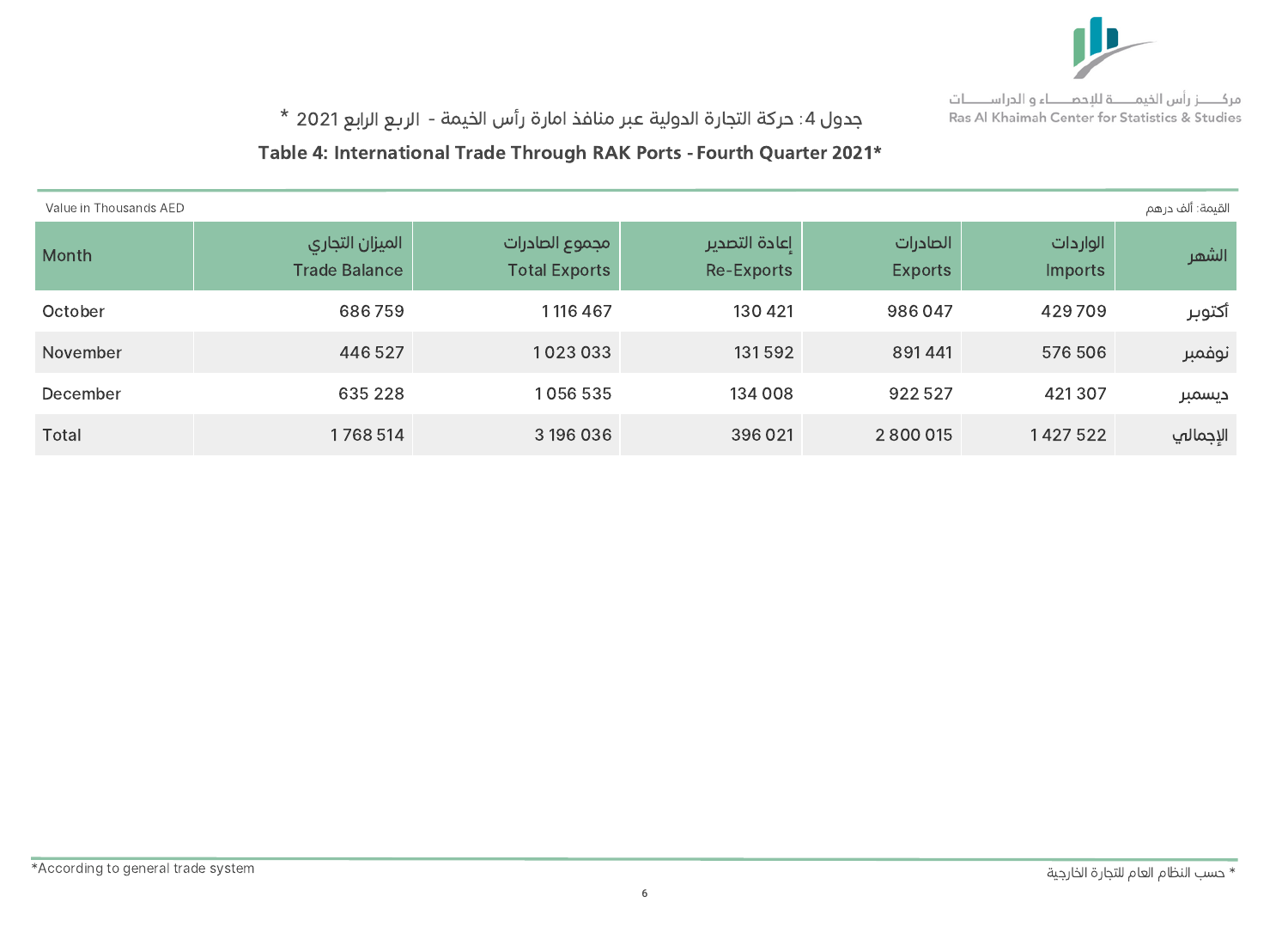

جدول 5: حركة التجارة الدولية عبر منافذ إمارة رأس الخيمة حسب مجموعات الدول - الربع الرابع 2021

Table 5: International Trade Through RAK Ports by Group of Countries - Fourth Quarter 2021  $^{\star}$ 

| القيمة: ألف درهم<br>Value in Thousands AED |                                    |                            |                            |                             |  |  |  |
|--------------------------------------------|------------------------------------|----------------------------|----------------------------|-----------------------------|--|--|--|
| <b>Country Group</b>                       | إعادة التصدير<br><b>Re-Exports</b> | الصادرات<br><b>Exports</b> | الواردات<br><b>Imports</b> | المجموعة                    |  |  |  |
| GCC                                        | 176 317                            | 584 531                    | 54993                      | دول مجلس التعاون            |  |  |  |
| <b>Other Arab countries</b>                | 29 5 57                            | 601031                     | 40 943                     | الدول العربية الأخرى        |  |  |  |
| Asian (non Arab)                           | 70 553                             | 1030913                    | 525 159                    | الدول الأسيوية-غير العربية  |  |  |  |
| African (non Arab)                         | 38 6 8 2                           | 138 333                    | 106 745                    | الدول الأفريقية-غير العربية |  |  |  |
| Europe                                     | 66 354                             | 271508                     | 333 334                    | الدول الأوروبية             |  |  |  |
| American                                   | 14 018                             | 159863                     | 132 008                    | الدول الأمريكية             |  |  |  |
| Oceania                                    | 69                                 | 13 200                     | 234 258                    | الدول المحيطية              |  |  |  |
| <b>Other Countries not classified</b>      | 471                                | 636                        | 82                         | دول أخرى غير مبوبة          |  |  |  |
| <b>Total</b>                               | 396 021                            | 2800015                    | 1427522                    | الإجمالي                    |  |  |  |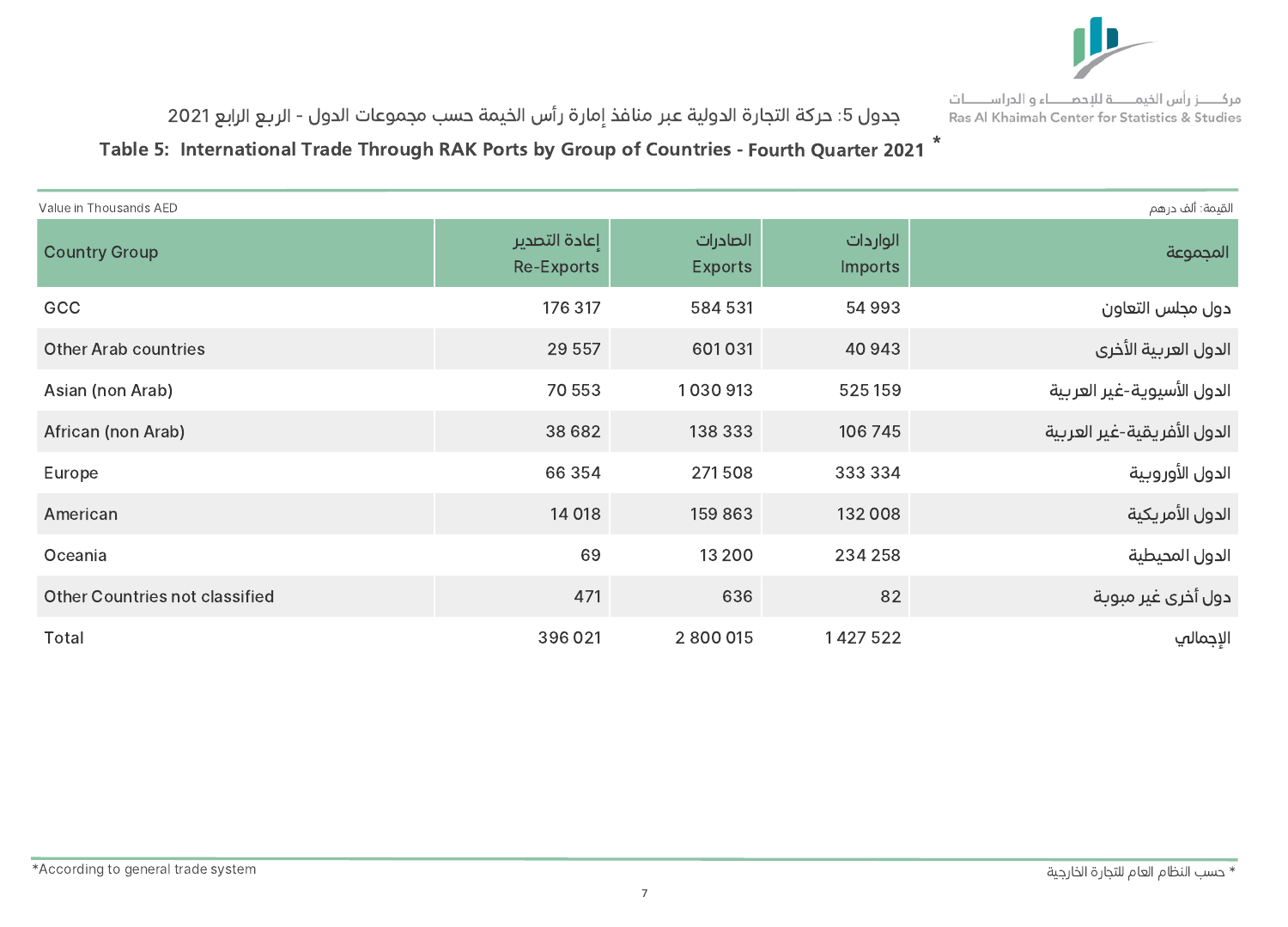

#### جدول 6: حركة التجارة الدولية عبر منافذ امارة رأس الخيمة حسب نوع السلعة (اقسام النظام المنسق) - الربع الرابع 2021

Table 6: International Trade Through RAK Ports by HS Sections - Fourth Quarter 2021 $^{\star}$ 

مركــــــز رأس الخيمــــــــــة للإحصــــــــاء و الدراســـــــات Ras Al Khaimah Center for Statistics & Studies

| Value in Thousands AED                                 |                          |                         |                          | القيمة: آلف در هم                                            |
|--------------------------------------------------------|--------------------------|-------------------------|--------------------------|--------------------------------------------------------------|
| Section                                                | إعادة التصدير Re-Exports | <b>Exports</b> الصادرات | الوارداتImports          | القسم                                                        |
| Live animals and their products                        | 5765                     | 554                     | 27725                    | الحيوانات الحية ومنتجاتها                                    |
| Vegetable products                                     | 8794                     | 126 099                 | 65 119                   | منتجات نباتية                                                |
| Animal or vegetable fats, oils and waxes               | 455                      | 593                     | 334                      | شحوم، دهون وزيوت حيوانية أو نباتية                           |
| Foodstuffs, beverages, spirits and tobacco             | 47 454                   | 1137645                 | 185 808                  | منتجات الأغدية، مشروبات، سوائل كحولية وتبغ                   |
| Mineral products                                       | 36 143                   | 1157389                 | 323 668                  | منتجات معدنية                                                |
| Products of the chemical or allied industries          | 17785                    | 19 018                  | 115 288                  | منتجات الصناعات الكيماوية أو الصناعات المرتبطة بها           |
| Plastics, rubber and articles thereof                  | 18 8 14                  | 39584                   | 88902                    | اللدائن ومصنوعاتها والمطاط ومصنوعاته                         |
| Articles of leather and animal gut, travel goods       | 343                      | $\mathbf{1}$            | 223                      | مصنوعات جلدية واصناف عدة الحيوانات، لوازم السفر              |
| Articles of wood, cork, basket ware and wickerwork     | 5549                     | 390                     | 6460                     | الخشب ومصنوعاته، فلين، أصناف صناعة الحصر والسلال             |
| Pulp of wood, paper waste, scrap and articles of paper | 2552                     | 685                     | 45898                    | عجينة الخشب ونفايات وفضلات ورق وورق مقوى ومصنوعاته           |
| Textiles and textile articles                          | 15 0 9 2                 | 6816                    | 33736                    | مواد نسيجية ومصنوعاتها                                       |
| Footwear, umbrellas, articles of feather and hair      | 6 2 9 6                  | $\mathcal{S}$           | 4 1 6 0                  | احذية ومظلات واصناف من ريش وازهار اصطناعية وشعر بشرى         |
| Articles of stone, mica, ceramic products and glass    | 4 2 7 6                  | 36 358                  | 7 4 1 6                  | مصنوعات من حجر، ميكا، منتجات الخزف والزجاح ومصنوعاته         |
| Pearls, stones, precious metals and its articles       | 16                       | 30                      | 17                       | اللؤلؤ والاحجار الكريمة والمعادن الثمينة ومصنوعات هذه المواد |
| Base metals and articles of base metal                 | 15 2 4 0                 | 65 200                  | 155 628                  | معادن عادية ومصنوعاتها                                       |
| Machinery, sound recorders, reproducers and parts      | 72824                    | 141842                  | 233643                   | آلات وأجهزة آلية، معدات كهربائية، أجزاؤها                    |
| <b>Transportation equipments</b>                       | 118 247                  | 66787                   | 118 366                  | معدات نقل                                                    |
| Photographic, medical, musical instruments and parts   | 3 1 2 8                  | 472                     | 10 501                   | أجهزة بصرية، فتوغرافية، طبية، أدوات موسيقية ولوازمها         |
| Arms and ammunition; parts & accessories               | 9866                     |                         | $\overline{\phantom{a}}$ | اسلحة وذخائر واجزاؤها ولوازمها                               |
| Miscellaneous manufactured articles                    | 7066                     | 138                     | 4629                     | سلع ومنتجات مختلفة                                           |
| Pieces and antiques 'works of art, collectors          | 318                      | 411                     | $\overline{\phantom{a}}$ | تحف فنية وقطع للمجموعات وقطع اثرية                           |
| Total                                                  | 396 021                  | 2 800 015               | 1427522                  | الإجمالي                                                     |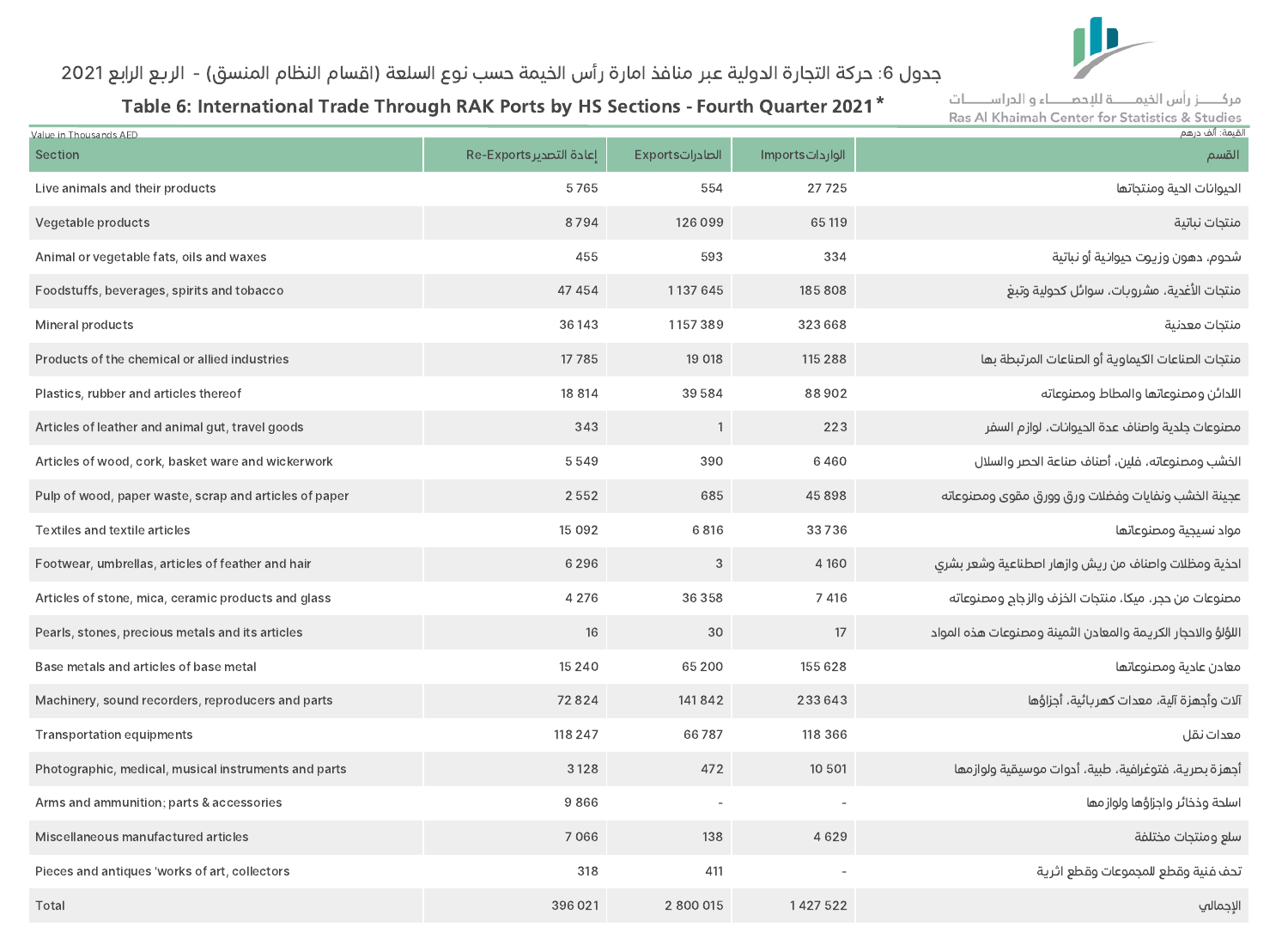

جدول 7: معدل النمو في حركة التجارة الدولية عبر منافذ امارة رأس الخيمة - الربع الرابع 2021 - بالمقارنة مع الفترات السابقة\*

#### Table 7: International Trade Through RAK Ports Growth Rate - Fourth Quarter 2021 - compared to previous periods\*

| Value in Thousands AED |                                 |                                            |                                 |                                            |                                            | القيمة: ألف درهم |
|------------------------|---------------------------------|--------------------------------------------|---------------------------------|--------------------------------------------|--------------------------------------------|------------------|
| <b>Type</b>            | معدل النمو $\%$<br>%Growth Rate | الربع الثالث<br>2021<br><b>3rd Quarter</b> | معدل النمو $\%$<br>%Growth Rate | الربع الرابع<br>2020<br><b>4th Quarter</b> | الربع الرابع<br>2021<br><b>4th Quarter</b> | النوع            |
| Import                 | $-18%$                          | 1734843                                    | $2\%$                           | 1406424                                    | 1427522                                    | استيراد          |
| Export                 | 22%                             | 2 2 9 7 7 7 7                              | 26%                             | 2 2 2 9 7 4 4                              | 2 800 015                                  | تصدير            |
| Re-Export              | $7\%$                           | 371374                                     | 18%                             | 334 208                                    | 396 021                                    | اعادة تصدير      |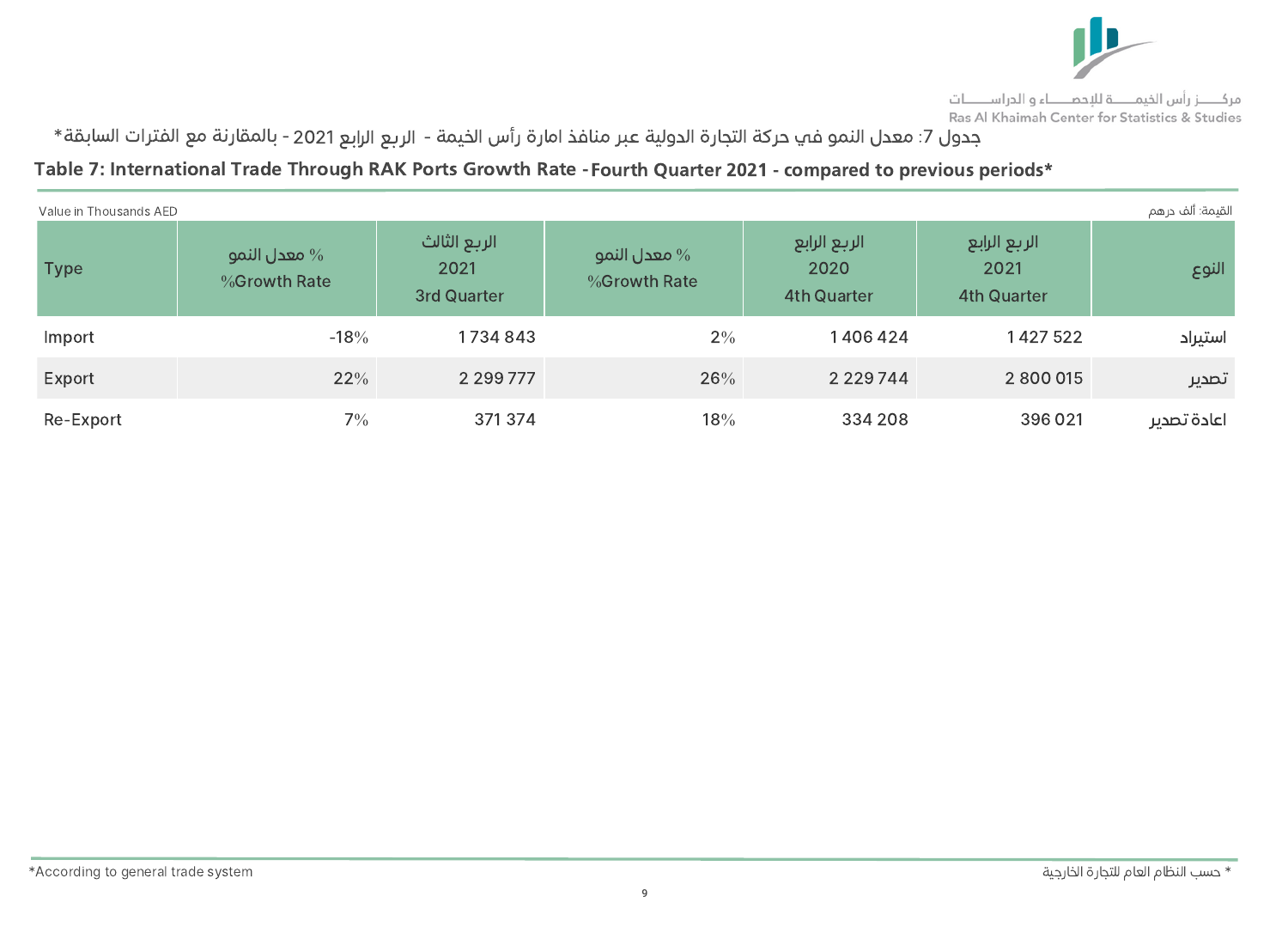

# جدول 8: الفنادق والغرف ومعدل الإشغال - الربع الرابع 2021

#### Table 8: Hotels, Rooms and Occupancy Rate - Fourth Quarter 2021

| Month                        | ديسمبر<br>December | نوفمبر<br>November | أكتوبر<br>October | الشهر               |
|------------------------------|--------------------|--------------------|-------------------|---------------------|
| No. of Operating Hotels      | 41                 | 41                 | 41                | عدد الفنادق العاملة |
| <b>Total Available Rooms</b> | 184 326            | 178 426            | 184 419           | عدد الغرف المتاحة   |
| <b>Guest Nights</b>          | 304734             | 278 487            | 303 421           | ليالب النزلاء       |
| <b>Number of Guests</b>      | 104 699            | 76 191             | 85 871            | عدد النزلاء         |
| <b>Total Rooms Occupied</b>  | 132 341            | 126 116            | 129 951           | عدد الغرف المشغولة  |
| Occupancy Rate %             | 71.8%              | 70.7%              | 70.5%             | معدل الإشغال $\%$   |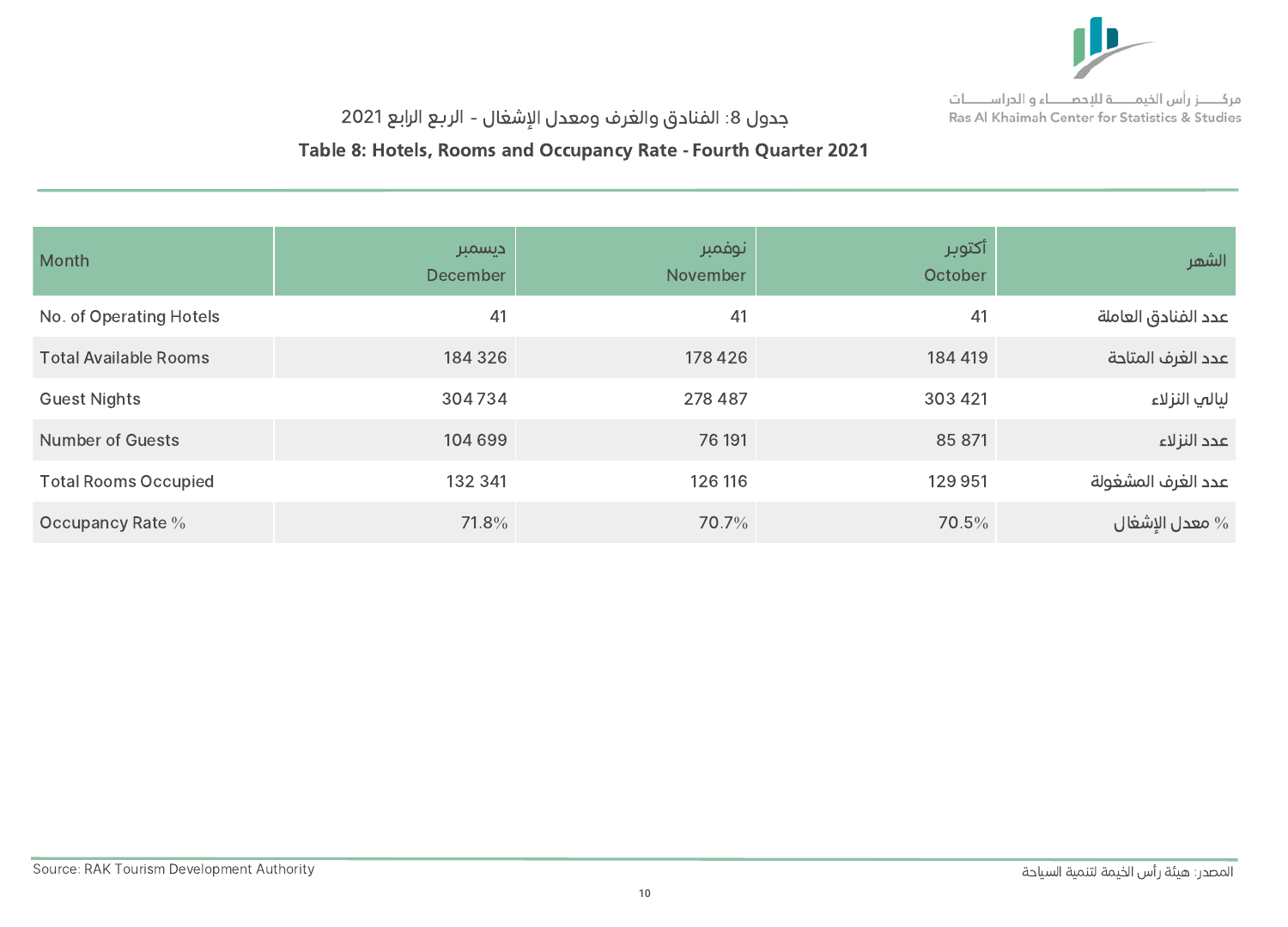

# جدول 9: النزلاء وليالي الإقامة حسب الجنسية - الربع الرابع 2021

#### Table 9: Hotel Guests and Guest Nights by Nationality - Fourth Quarter 2021

| <b>Month</b>                   |                                                         | <b>Lecember</b> دیسمبر                  |                          |                                                         | November نوفمبر                         |                          | أكتوبر October                                          | الشهر                                   |                          |                                |
|--------------------------------|---------------------------------------------------------|-----------------------------------------|--------------------------|---------------------------------------------------------|-----------------------------------------|--------------------------|---------------------------------------------------------|-----------------------------------------|--------------------------|--------------------------------|
| <b>Detail</b>                  | متوسط<br>الإقامة<br>Average<br>Length of<br><b>Stay</b> | ليالي الإقامة<br>Guest<br><b>Nights</b> | النزلاء<br><b>Guests</b> | متوسط<br>الإقامة<br>Average<br>Length of<br><b>Stay</b> | ليالي الإقامة<br>Guest<br><b>Nights</b> | النزلاء<br><b>Guests</b> | متوسط<br>الإقامة<br>Average<br>Length of<br><b>Stay</b> | ليالي الإقامة<br>Guest<br><b>Nights</b> | النزلاء<br><b>Guests</b> | البيان                         |
| GCC<br>Countries               | 1.9                                                     | 95945                                   | 49898                    | 2.1                                                     | 61359                                   | 28753                    | 2.1                                                     | 74044                                   | 35731                    | دول مجلس<br>التعاون            |
| <b>Other Arab</b><br>Countries | 2.3                                                     | 16 0 75                                 | 6987                     | 3.2                                                     | 14763                                   | 4636                     | 5.0                                                     | 32 298                                  | 6499                     | الدول العربية<br>الأخرى        |
| Africa (Non<br>Arab)           | 2.6                                                     | 3620                                    | 1382                     | 3.0                                                     | 2 2 8 4                                 | 751                      | 2.7                                                     | 2 3 1 7                                 | 851                      | افريقيا - عدا<br>الدول العربية |
| Americas                       | 2.5                                                     | 5821                                    | 2 3 7 4                  | 2.6                                                     | 3993                                    | 1542                     | 2.5                                                     | 3693                                    | 1495                     | الامريكيتان                    |
| Asia (Non<br>Arab)             | 2.7                                                     | 55 592                                  | 20 639                   | 3.5                                                     | 57 202                                  | 16 575                   | 3.3                                                     | 51 407                                  | 15 375                   | اسيا - عدا<br>الدول العربية    |
| Europe                         | 5.5                                                     | 124 372                                 | 22 5 29                  | 5.8                                                     | 136 695                                 | 23 3 8 4                 | 5.5                                                     | 137 584                                 | 25 161                   | الدول الأوربية                 |
| Oceania                        | 2.7                                                     | 813                                     | 304                      | 4.1                                                     | 720                                     | 177                      | 2.3                                                     | 621                                     | 276                      | الدول<br>الأقيانوسية           |
| Others                         | 4.3                                                     | 2 4 9 6                                 | 586                      | 3.9                                                     | 1470                                    | 373                      | 3.0                                                     | 1457                                    | 483                      | اخری                           |
| Total                          | 2.9                                                     | 304734                                  | 104 699                  | 3.66                                                    | 278 487                                 | 76 191                   | 3.5                                                     | 303 421                                 | 85 871                   | الإجمالي                       |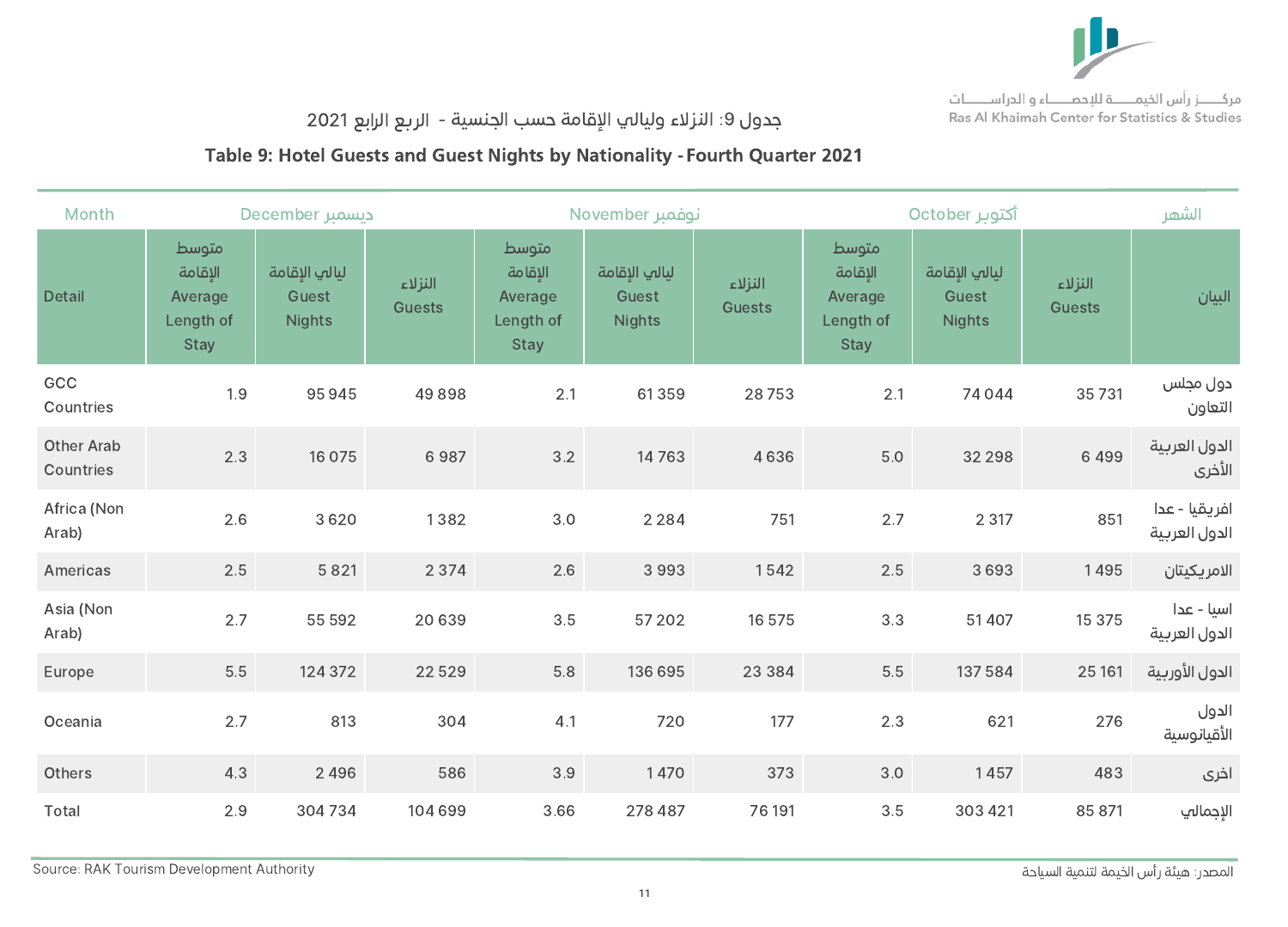

# جدول 10: أداء وتحليل المنتجعات والفنادق - الربع الرابع 2021

# Table 10: Performance Analysis of Resorts & Hotels - Fourth Quarter 2021

| Value in Thousands AED |                                                  |                                       |                                          |                                       |                                        | القيمة: ألف درهم |
|------------------------|--------------------------------------------------|---------------------------------------|------------------------------------------|---------------------------------------|----------------------------------------|------------------|
| Month                  | إيرادات الطعام والشراب<br><b>F&amp;B Revenue</b> | ايرادات الغرف<br><b>Rooms Revenue</b> | اجمالي الإيرادات<br><b>Total Revenue</b> | نسبة الاشغال<br><b>Occupancy Rate</b> | الغرف المؤجرة<br><b>Occupied Rooms</b> | الشهر            |
| October                | 31723                                            | 60 632                                | 97 239                                   | 70.5%                                 | 129 951                                | آكتوبر           |
| November               | 33 267                                           | 61125                                 | 99 281                                   | 70.7%                                 | 126 116                                | نوفمبر           |
| December               | 38 246                                           | 79828                                 | 123 902                                  | 71.8%                                 | 132 341                                | ديسمبر           |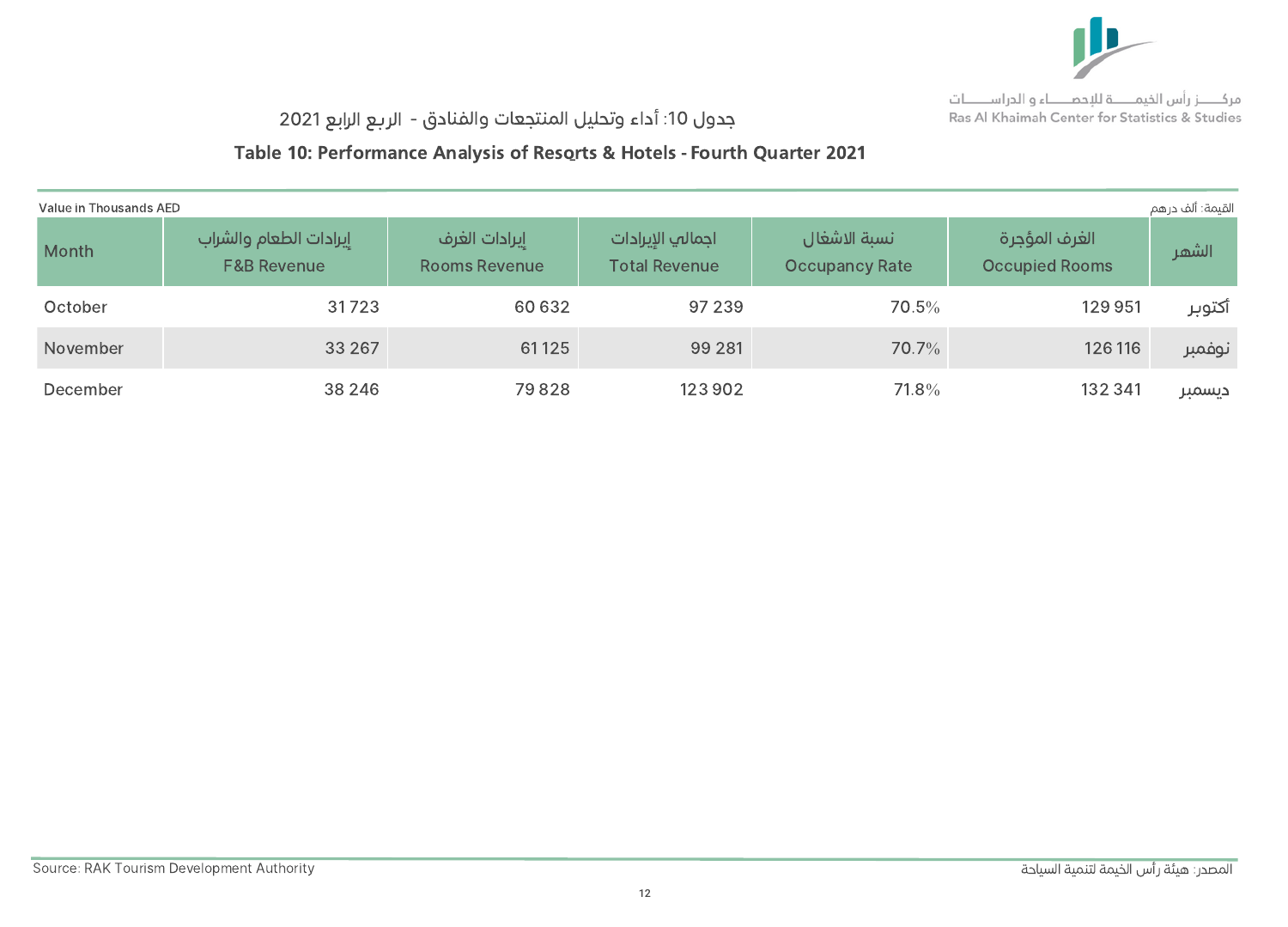

# جدول 11: قيمة مبيعات الأراضي والفلل وشقق التملك الحر - الربع الرابع 2021

#### Table 11: Sales Value of Lands ,Villas and Free Hold Apartments - Fourth Quarter 2021

| القيمة: ألف درهم<br>Value in Thousands AED |                           |                          |                   |                    |  |  |  |  |
|--------------------------------------------|---------------------------|--------------------------|-------------------|--------------------|--|--|--|--|
| <b>Land Classification</b>                 | ديسمبر<br><b>December</b> | أنوفمبر<br>November      | أكتوبر<br>October | تصنيف الارض        |  |  |  |  |
| Free residential lands                     | 20 23 2                   | 22796                    | 36 5 21           | أراضي سكنية خالية  |  |  |  |  |
| <b>Built residential lands</b>             | 15 4 25                   | 25 0 0 4                 | 15 2 2 2          | أراضي سكنية مبنية  |  |  |  |  |
| <b>Commercial residential lands</b>        | 33 190                    | 17 12 6                  | 19 512            | أراضي سكنية تجارية |  |  |  |  |
| <b>Commercial lands</b>                    | 1930                      | 2 3 0 0                  | 5688              | أراضي تجارية       |  |  |  |  |
| <b>Agricultural lands</b>                  | 5500                      | 3 6 1 0                  | 8 4 0 0           | أراضي زراعية       |  |  |  |  |
| <b>Freehold villas</b>                     | 22 015                    | 41347                    | 21442             | فلل التملك الحر    |  |  |  |  |
| <b>Freehold appartments</b>                | 27564                     | 34 172                   | 18 3 0 5          | شقق التملك الحر    |  |  |  |  |
| Popular houses                             | 950                       | 1050                     | 2887              | بيوت شعبية         |  |  |  |  |
| <b>Touristic lands</b>                     |                           | $\overline{\phantom{a}}$ |                   | أراضي سياحية       |  |  |  |  |
| Industrial lands                           |                           |                          |                   | أراضي صناعية       |  |  |  |  |
| <b>Investment lands</b>                    | 2 3 6 0                   | 11930                    | 14 5 94           | أراضي استثمارية    |  |  |  |  |
| <b>Commercial units</b>                    | 720                       |                          | 628               | وحدة تجارية        |  |  |  |  |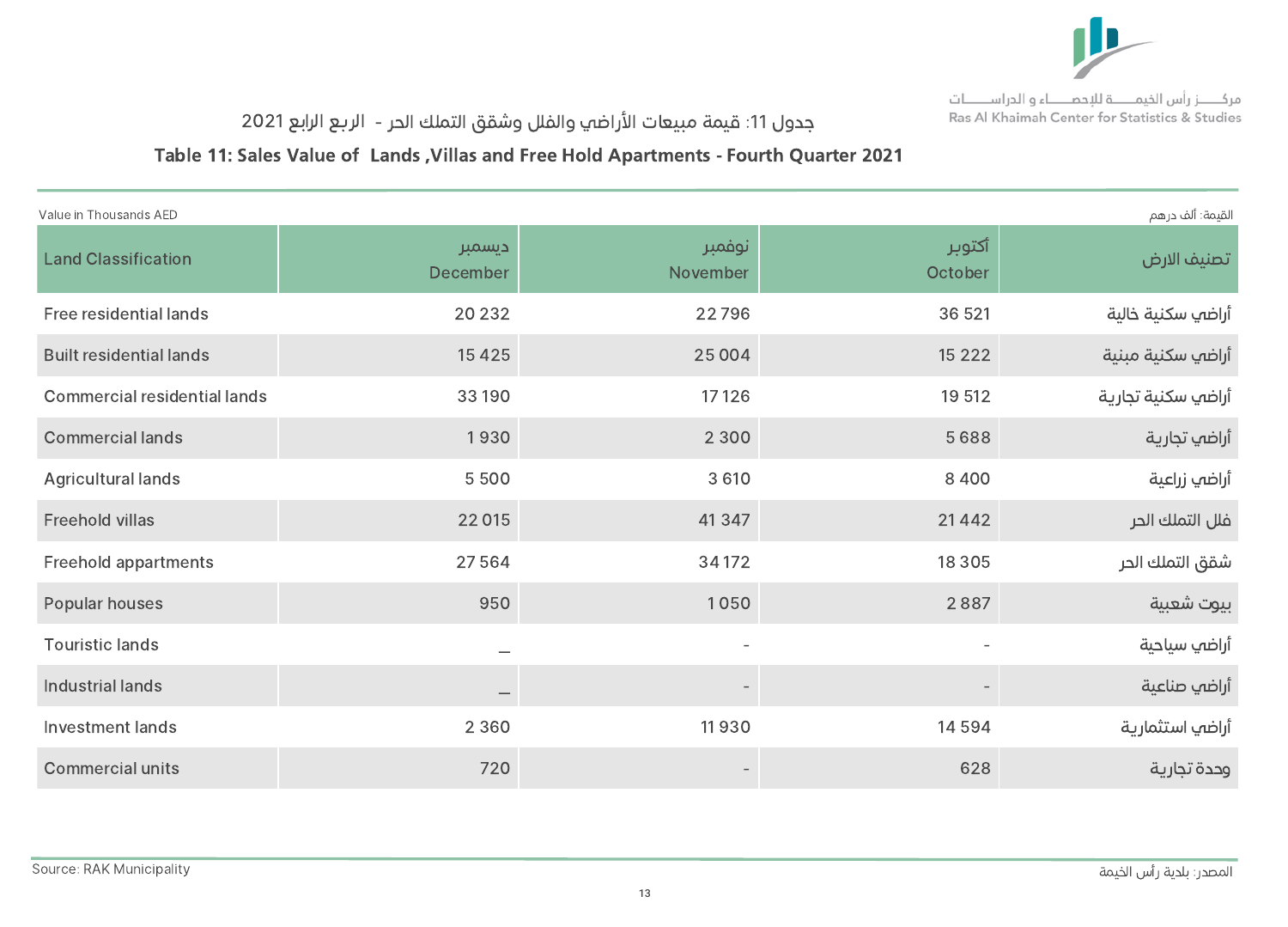

## جدول 12: التصرفات العقارية - الربع الرابع 2021

#### Table 12: Real Estate Transactions - Fourth Quarter 2021

| Value in Thousands AED |                                                      |                                                |                                                          | القيمة: ألف درهم |
|------------------------|------------------------------------------------------|------------------------------------------------|----------------------------------------------------------|------------------|
| Month                  | القيمة السوقية للتنازل<br><b>Waiver Market Value</b> | قيمة الرهون العقارية<br><b>Mortgages Value</b> | قيمة المبيعات العقارية<br><b>Real Estate Sales Value</b> | الشهر            |
| October                | 31 17 4                                              | 342 115                                        | 143 199                                                  | أكتوبر           |
| November               | 49 195                                               | 232 364                                        | 159 335                                                  | نوفمبر           |
| December               | 27 694                                               | 514754                                         | 129886                                                   | ديسمبر           |
| <b>Total</b>           | 108 063                                              | 1089233                                        | 432 420                                                  | الإجمالي         |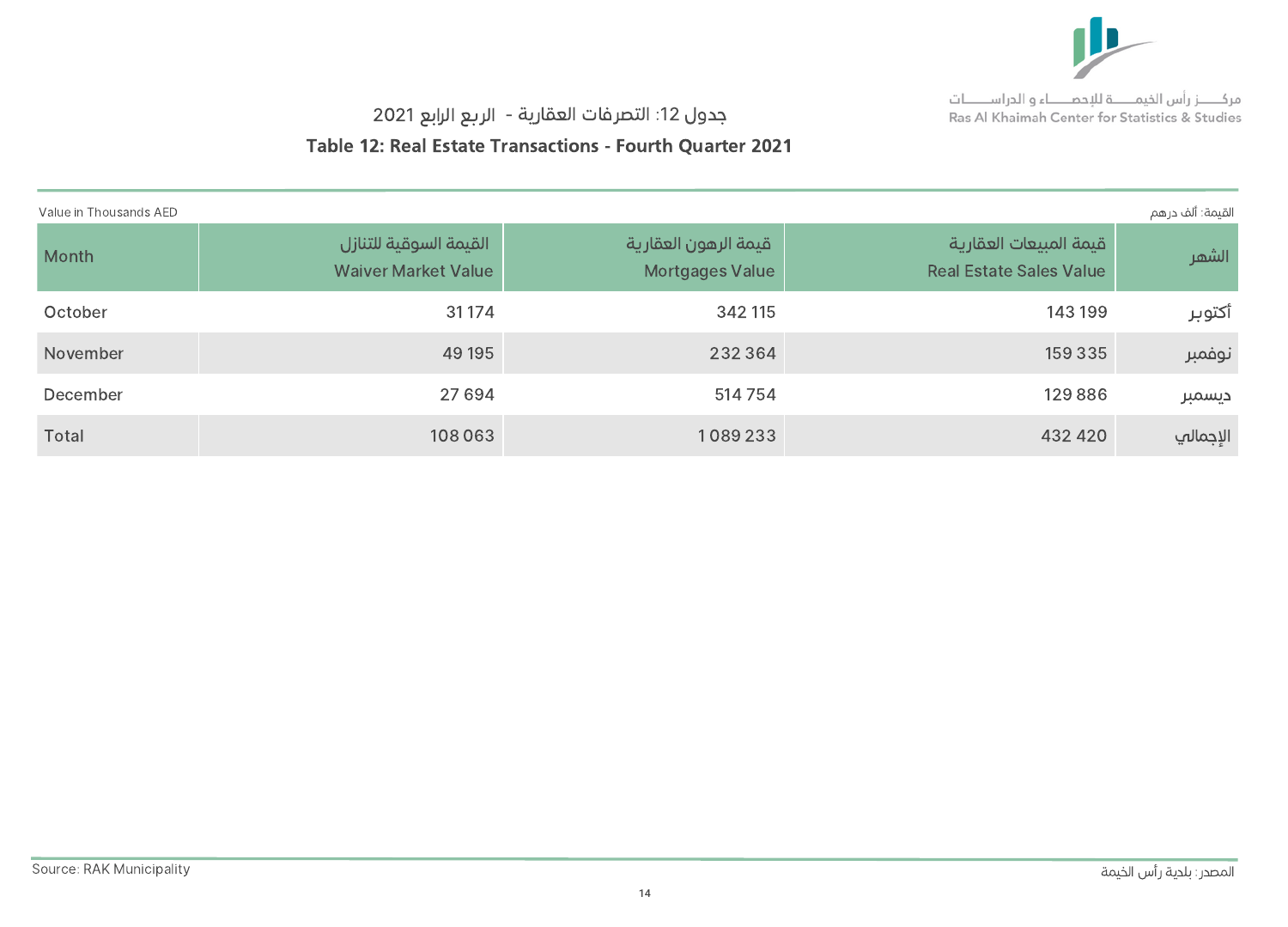

#### جدول :13 نمو التصرفات العقارية - الرع الرابع 2021

#### Table 13: Real Estate Transactions Growth Rate -Fourth Quarter 2021

| القيمة: ألف درهم<br>Value in Thousands AED |                                      |                                            |                                            |                        |  |  |  |  |  |
|--------------------------------------------|--------------------------------------|--------------------------------------------|--------------------------------------------|------------------------|--|--|--|--|--|
| <b>Real Estate Transaction</b>             | $\%$ معدل النمو $\%$<br>Growth Rate% | الربع الرابع<br>2021<br><b>4th Quarter</b> | الربع الثالث<br>2021<br><b>3rd Quarter</b> | التصرفات العقارية      |  |  |  |  |  |
| Real estate salesvalue                     | 15%                                  | 432 420                                    | 376 208                                    | قيمة المبيعات العقارية |  |  |  |  |  |
| Mortgages value                            | $-35%$                               | 1089233                                    | 1675964                                    | قيمة الرهون العقارية   |  |  |  |  |  |
| Waiver market value                        | $-7\%$                               | 108 063                                    | 116 295                                    | القيمة السوقية للتنازل |  |  |  |  |  |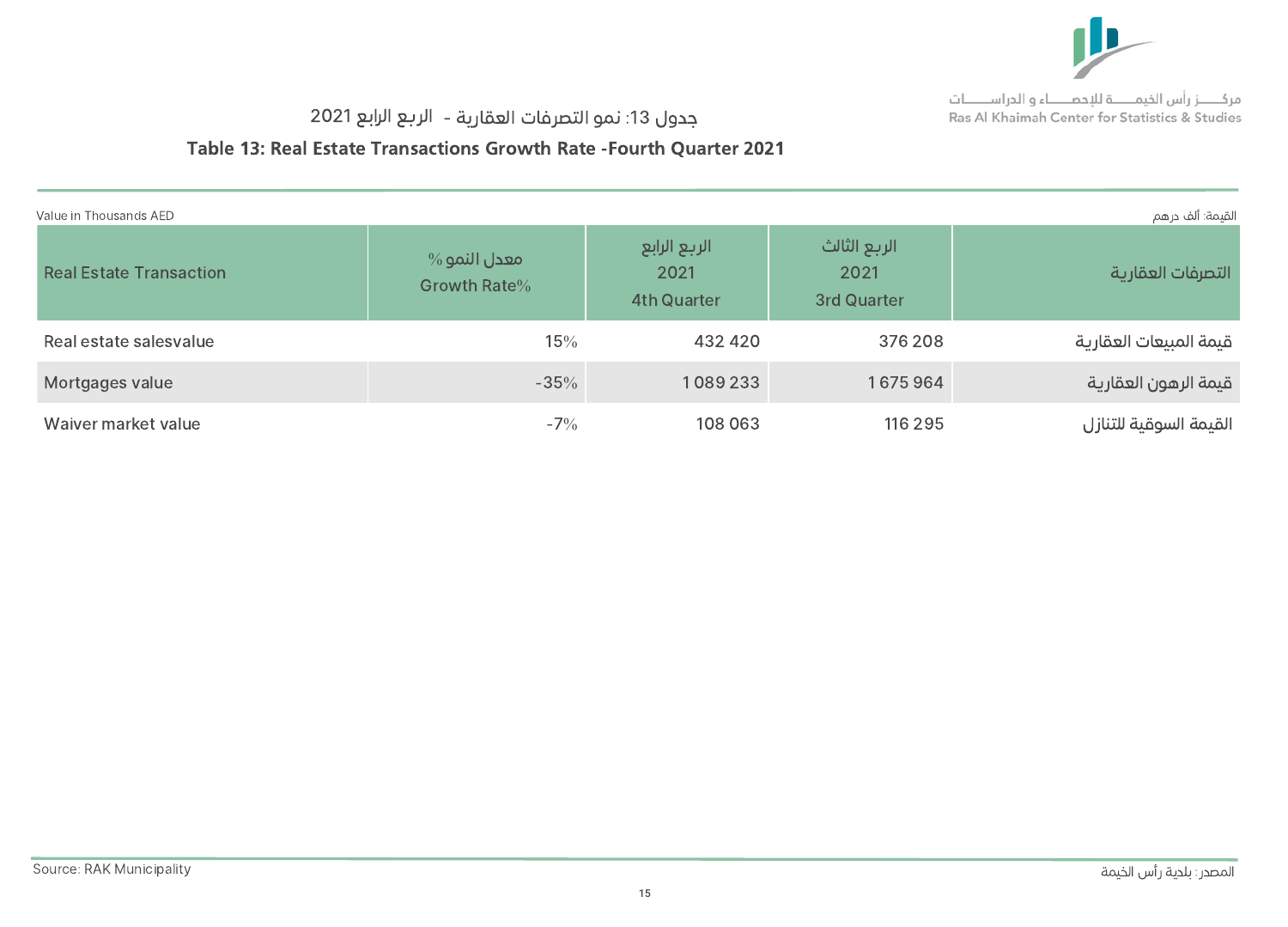

# .<br>جدول 14: عدد شهادات المنشأ الصادرة عن غرفة تجارة رأس الخيمة وقيمة سلعها المصدرة - الربع الرابع 2021

#### Table 14: Number of Certificates of Origin Issued by RAK Chamber of Commerce and Value of Goods Exported - Fourth Quarter 2021

| Value in Thousands AED |                                                      |                                                               | القيمة: ألف درهم |
|------------------------|------------------------------------------------------|---------------------------------------------------------------|------------------|
| Month                  | قيمة السلع المصدرة<br><b>Value of Exported Goods</b> | وعدد شهادات المنشأ<br><b>Number of Certificates of Origin</b> | الشهر            |
| October                | 547.89                                               | 1.861                                                         | أكتوبر           |
| November               | 493.559                                              | 2.081                                                         | نوفمبر           |
| December               | 538.126                                              | 1.781                                                         | ديسمبر           |
| Total                  | 1579575                                              | 5723                                                          | الإجمالي         |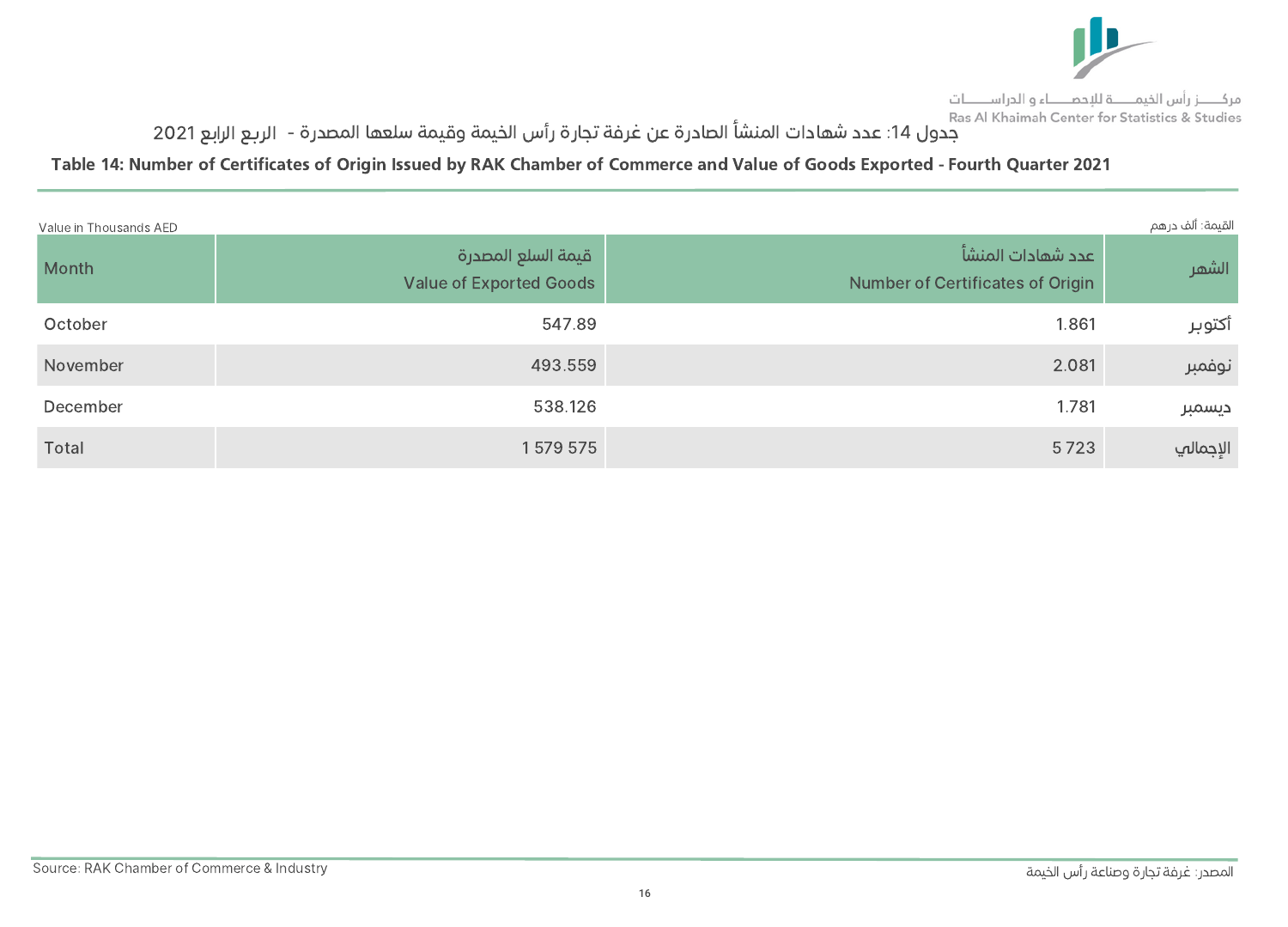

# جدول15: حركة الطائرات التجارية فم مطار رأس الخيمة الدولم - الربع الرابع 2021

#### Table 15: Commercial Aircraft Movement at RAK International Airport -Fourth Quarter 2021

| Number           |                    |                     |                             | عدد           |
|------------------|--------------------|---------------------|-----------------------------|---------------|
| المجموع<br>Total | ديسمبر<br>December | زنوفمبر<br>November | ِ آکتوب <u>ر</u><br>October | السنة<br>Year |
| 4628             | 1120               | 1434                | 2074                        | 2021          |
| 3044             | 1009               | 1208                | 827                         | 2020          |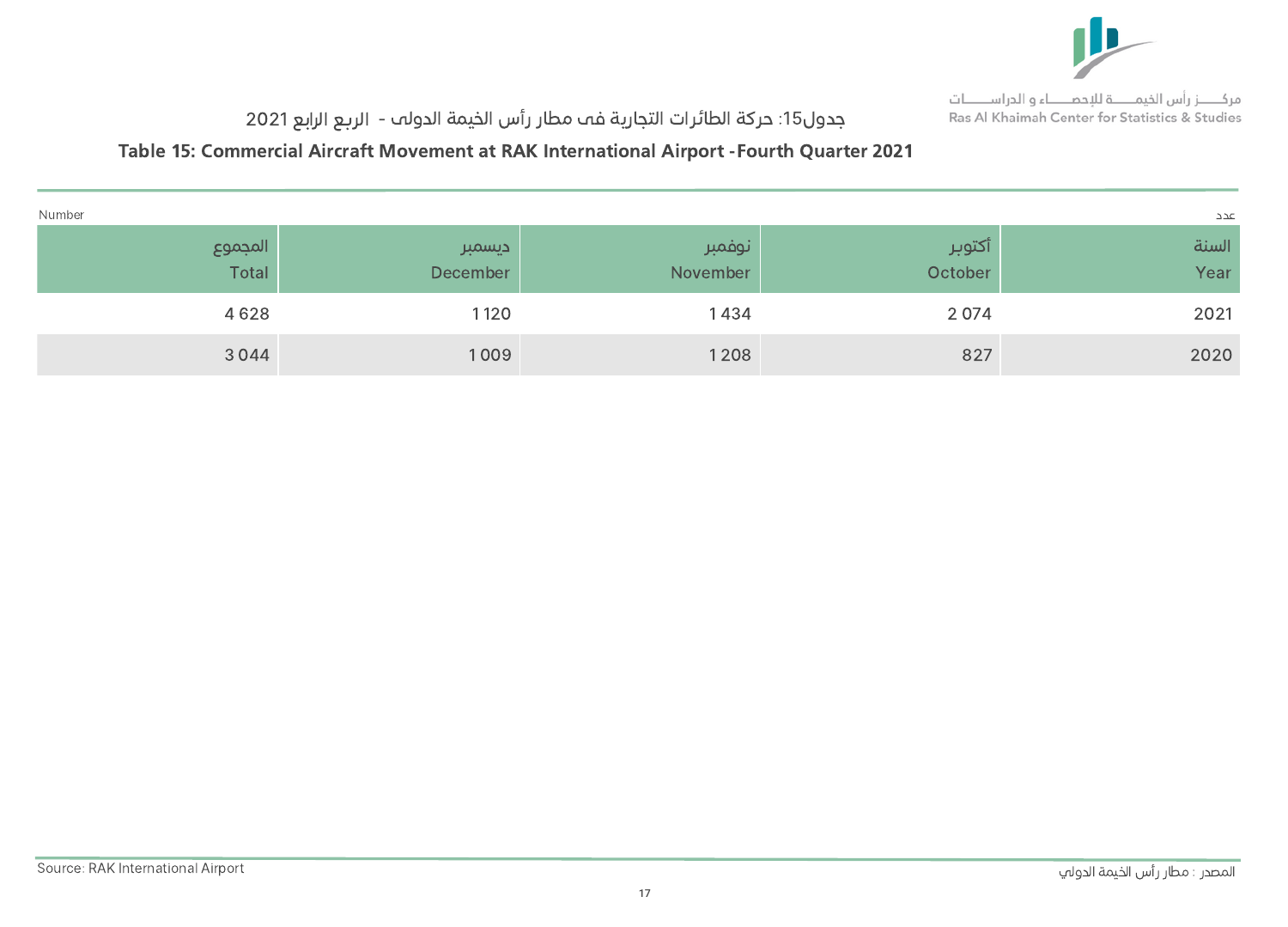

# جدول16: عدد المسافرين في مطار رأس الخيمة الدولي - الربع الرابع 2021

#### Table16: Passengers Movement at RAK International Airport - Fourth Quarter 2021

| Number of passengers<br>عدد المسافرين |                         |                          |                 |                |          |  |  |  |
|---------------------------------------|-------------------------|--------------------------|-----------------|----------------|----------|--|--|--|
| Passengers                            | المجموع<br><b>Total</b> | عابرون<br><b>Transit</b> | مغادرون<br>Dep. | قادمون<br>Arr. | الركاب   |  |  |  |
| October                               | 102 495                 | 2 3 7 1                  | 12 2 4 8        | 87876          | أكتوبر   |  |  |  |
| November                              | 92 661                  | 1749                     | 18 0 37         | 72 875         | نوفمبر   |  |  |  |
| December                              | 57 158                  | 4 4 4 2                  | 17 497          | 35 219         | ديسمبر   |  |  |  |
| Total                                 | 252 314                 | 8562                     | 47782           | 195 970        | الإجمالي |  |  |  |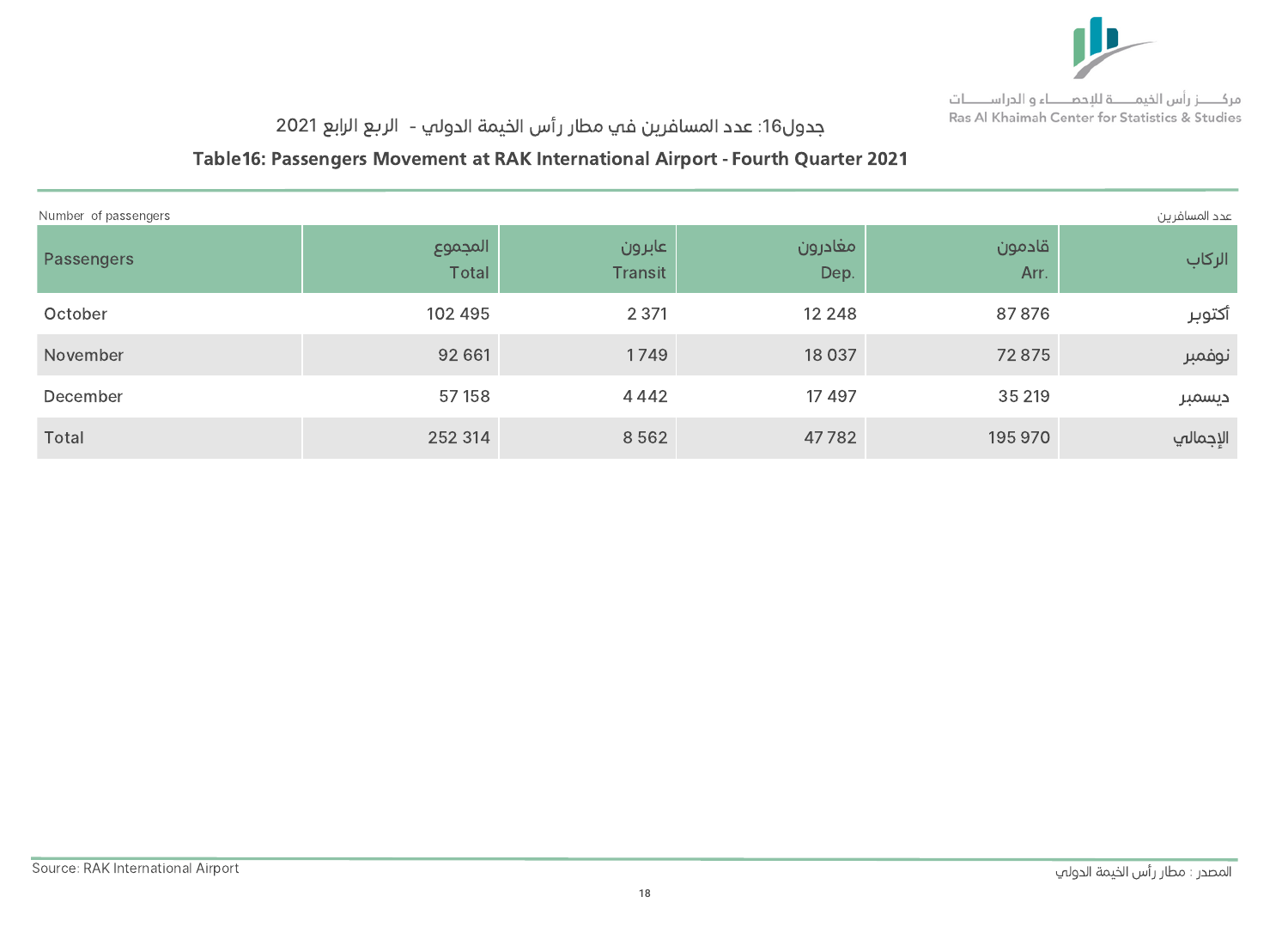

# جدول 17: حركة شحن البضائع في مطار رأس الخيمة الدولي - الربع الرابع 2021

#### Table17: Cargo Movement at RAK International Airport - Fourth Quarter 2021

| In Tons  |                         |                           |                         |                  | بالطن    |
|----------|-------------------------|---------------------------|-------------------------|------------------|----------|
| Cargo    | المجموع<br><b>Total</b> | ترانزيت<br><b>Transit</b> | صادر<br><b>Exported</b> | وارد<br>Imported | الشحن    |
| October  | 417.27                  | 1.37                      | 120.28                  | 295.62           | أكتوبر   |
| November | 442.8                   | 6.90                      | 37.24                   | 398.66           | نوفمبر   |
| December | 325.59                  | 5.68                      | 74.31                   | 245.60           | ديسمبر   |
| Total    | 1185.66                 | 13.95                     | 231.83                  | 939.88           | الإجمالي |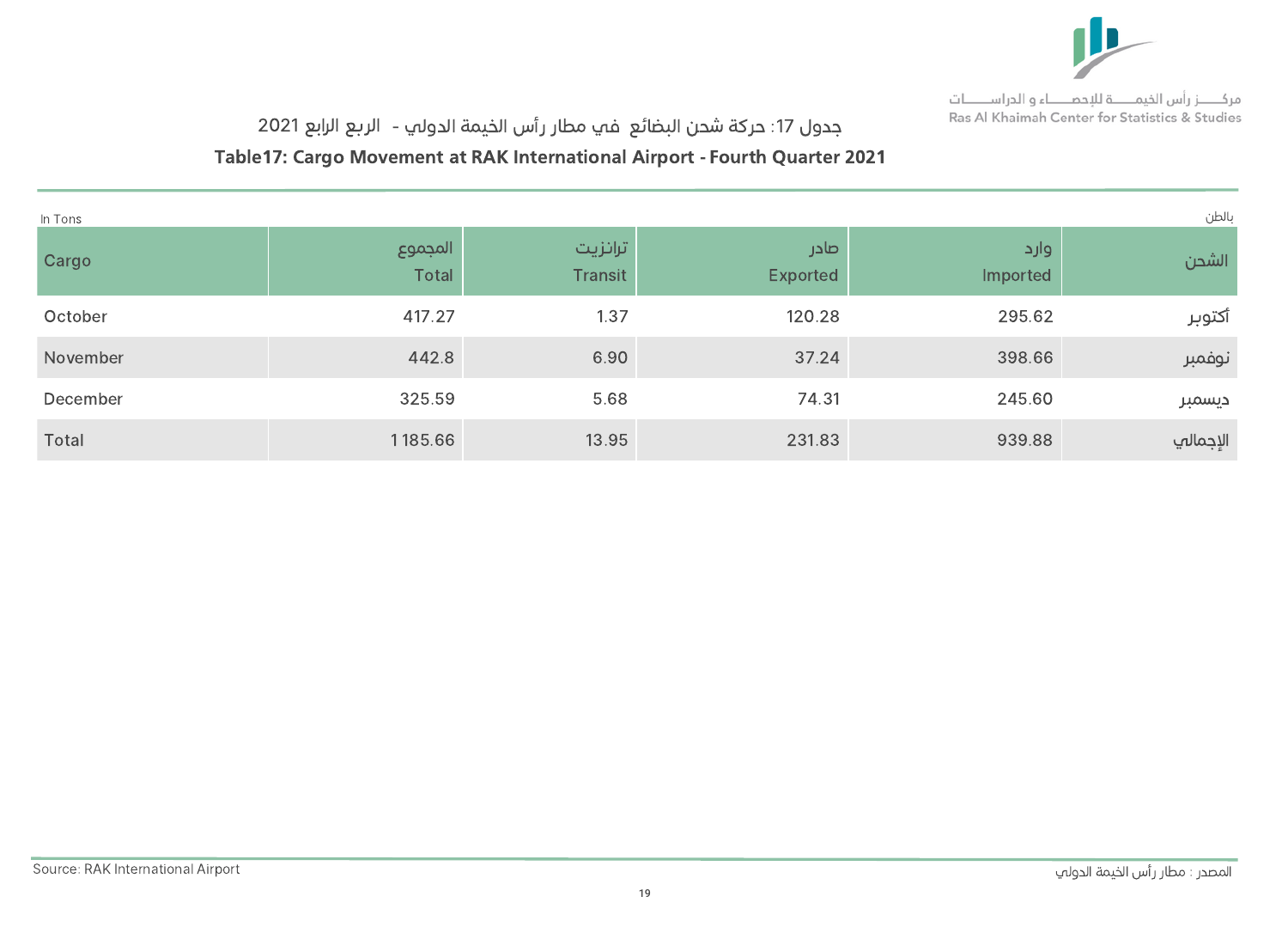

## جدول 18: حركة السفن والشحن في ميناء صقر - الربع الرابع 2021

#### Table 18: Ship & Cargo Movement at Saqr Port - Fourth Quarter 2021

| In Tons                  | - ديسمبر December |                 | November نوفمبر          |                 | آکتوپر October           |                 | بالطن        |
|--------------------------|-------------------|-----------------|--------------------------|-----------------|--------------------------|-----------------|--------------|
|                          | مفرغة<br>Unloaded | محملة<br>loaded | مفرغة<br><b>Unloaded</b> | محملة<br>loaded | مفرغة<br><b>Unloaded</b> | محملة<br>loaded |              |
| <b>Quantity of Goods</b> | 5 6 6 5 7 5 8     | 268 539         | 5736151                  | 103 464         | 4 917 374                | 522127          | كمية البضائع |

| Number              | Extember ديسمبر |              | November نوفمبر |                        | آکتوبر October |                                  | عدد       |
|---------------------|-----------------|--------------|-----------------|------------------------|----------------|----------------------------------|-----------|
|                     | مغادرة<br>out   | قادمة<br>in. | مغادرة<br>out   | قادمة<br>$\mathsf{in}$ | مغادرة<br>out  | قادمة<br>$\overline{\mathsf{m}}$ |           |
| <b>Ships Number</b> | 112             | 113          | 110             | 108                    | 108            | 109                              | عدد السفن |